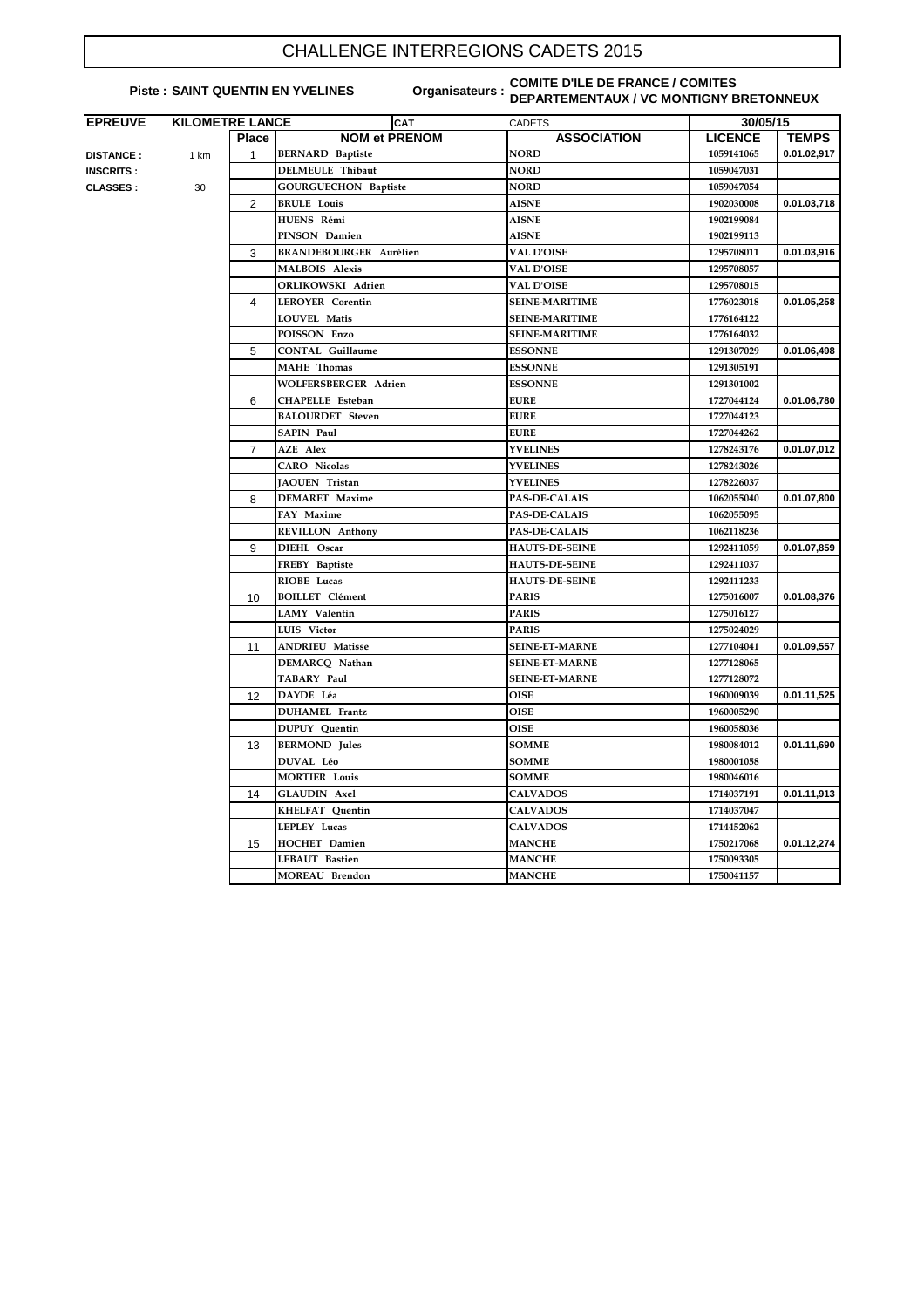| <b>EPREUVE</b>   | <b>COURSE AUX POINTS</b> |                | <b>CAT</b>                  | <b>CADETS</b>         |                |                |
|------------------|--------------------------|----------------|-----------------------------|-----------------------|----------------|----------------|
|                  |                          | <b>Place</b>   | <b>NOM et PRENOM</b>        | <b>ASSOCIATION</b>    | <b>LICENCE</b> | <b>PTS</b>     |
| <b>DISTANCE:</b> | 15 km                    | 1              | VALOGNES Thibault           | <b>MANCHE</b>         | 1750217272     | 25             |
| <b>INSCRITS:</b> |                          | $\overline{2}$ | <b>LESEUR Brian</b>         | <b>SEINE-MARITIME</b> | 1776016051     | 17             |
| <b>CLASSES:</b>  | 15                       | 3              | <b>SELLIER Valentin</b>     | <b>VAL D'OISE</b>     | 1295714046     | 11             |
|                  |                          | 4              | <b>LAURENT</b> Joffrey      | <b>EURE</b>           | 1727044095     | 10             |
|                  |                          | 5              | <b>GOURGUECHON Baptiste</b> | <b>NORD</b>           | 1059047054     | $\overline{7}$ |
|                  |                          | 6              | <b>HASLIN</b> Pierrick      | <b>SOMME</b>          | 1980212022     | 6              |
|                  |                          | 7              | <b>CONTAL Guillaume</b>     | <b>ESSONNE</b>        | 1291307029     | 4              |
|                  |                          | 8              | <b>TRONET</b> Ouentin       | <b>PAS-DE-CALAIS</b>  | 1062055052     | 3              |
|                  |                          | 9              | HANSART Philéas             | <b>OISE</b>           | 1960022004     | $\mathbf{2}$   |
|                  |                          | 10             | MIDELET Léandre             | <b>AISNE</b>          | 1902030092     | $\mathbf{1}$   |
|                  |                          | 11             | <b>LUIS</b> Victor          | <b>PARIS</b>          | 1275024029     |                |
|                  |                          | 12             | <b>GLAUDIN Axel</b>         | <b>CALVADOS</b>       | 1714037191     |                |
|                  |                          | 13             | <b>ROCHE Antoine</b>        | <b>HAUTS-DE-SEINE</b> | 1292428077     |                |
|                  |                          | 14             | <b>CARRE</b> Matthieu       | <b>YVELINES</b>       | 1278216022     |                |
|                  |                          | 15             | <b>BREMONT</b> Lucas        | <b>SEINE-ET-MARNE</b> | 1277101283     | -40            |
| <b>EPREUVE</b>   | <b>ELIMINATION</b>       | <b>CAT</b>     |                             | <b>CADETS</b>         |                |                |
|                  |                          | <b>Place</b>   | <b>NOM et PRENOM</b>        | <b>ASSOCIATION</b>    | <b>LICENCE</b> | <b>TEMPS</b>   |
| <b>DISTANCE:</b> |                          | 1              | HUENS Rémi                  | <b>AISNE</b>          | 1902199084     |                |
| <b>INSCRITS:</b> |                          | $\overline{2}$ | <b>COLANGES Théo</b>        | <b>SEINE-MARITIME</b> | 1776461018     |                |
| <b>CLASSES:</b>  | 15                       | 3              | <b>MALBOIS Alexis</b>       | <b>VAL D'OISE</b>     | 1295708057     |                |
|                  |                          | 4              | <b>REVILLON Anthony</b>     | <b>PAS-DE-CALAIS</b>  | 1062118236     |                |
|                  |                          | 5              | IAKIELA Nicolas             | <b>NORD</b>           | 1059054005     |                |
|                  |                          | 6              | <b>GREGOIRE Tom</b>         | <b>ESSONNE</b>        | 1291307031     |                |
|                  |                          |                | <b>COSNEFROY Alexis</b>     | <b>MANCHE</b>         | 1750217091     |                |
|                  |                          | $\overline{7}$ |                             |                       |                |                |
|                  |                          | 8              | <b>CHAPELLE Esteban</b>     | <b>EURE</b>           | 1727044124     |                |
|                  |                          | 9              | PELLEGRINELLI Théo          | <b>OISE</b>           | 1960058292     |                |
|                  |                          | 10             | <b>IAOUEN</b> Tristan       | <b>YVELINES</b>       | 1278226037     |                |
|                  |                          | 11             | SUZZONI Tristan             | <b>SEINE-ET-MARNE</b> | 1277104110     |                |
|                  |                          | 12             | RIOBE Lucas                 | <b>HAUTS-DE-SEINE</b> | 1292411233     |                |
|                  |                          | 13             | <b>BERMOND</b> Jules        | <b>SOMME</b>          | 1980084012     |                |
|                  |                          | 14             | <b>BOILLET</b> Clément      | <b>PARIS</b>          | 1275016007     |                |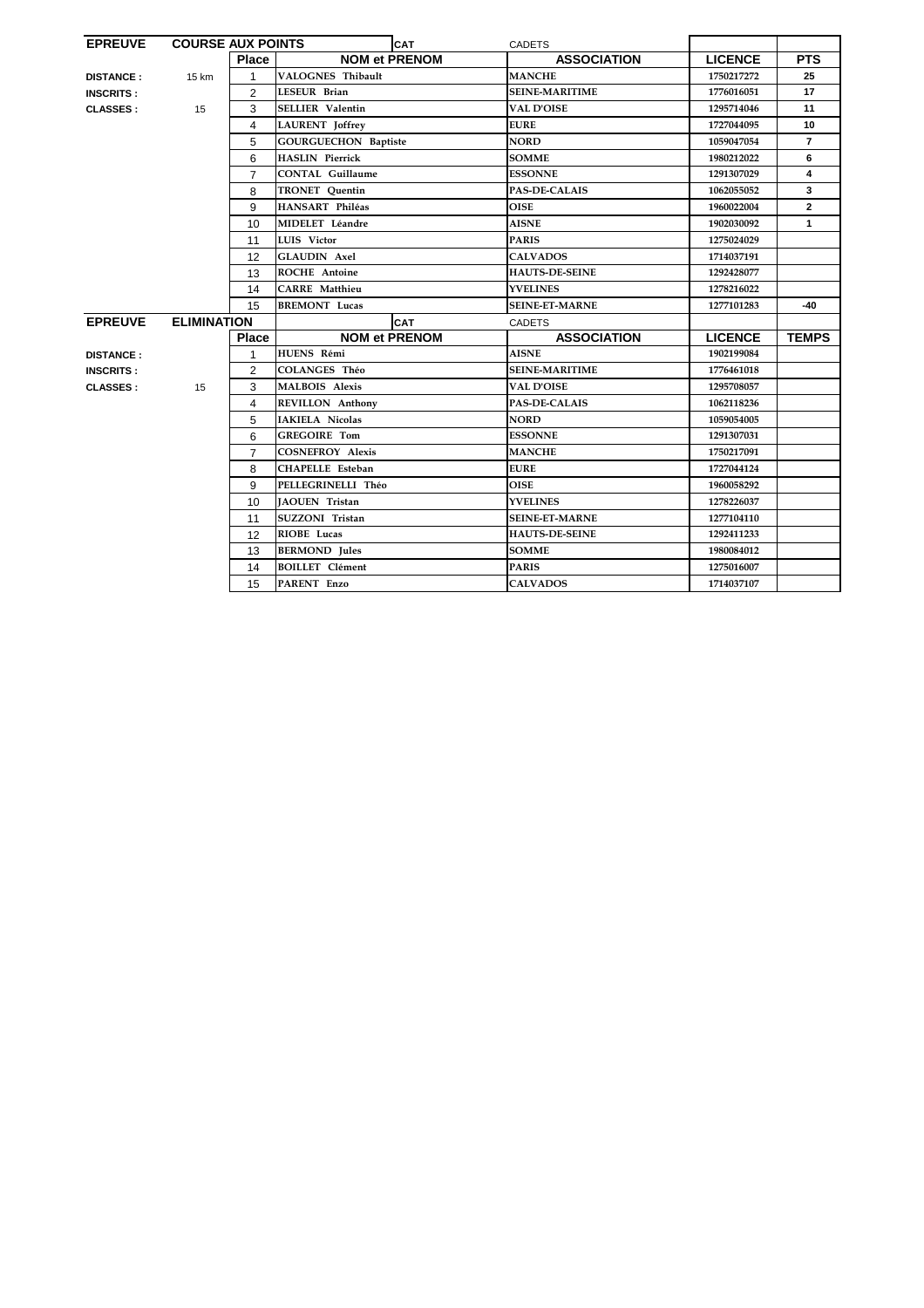| <b>NOM et PRENOM</b><br><b>LICENCE</b><br><b>Place</b><br><b>ASSOCIATION</b><br><b>BRULE Louis</b><br><b>AISNE</b><br>1902030008<br>$\mathbf 1$<br><b>DISTANCE :</b><br>3 km<br>HUENS Rémi<br><b>AISNE</b><br>1902199084<br><b>INSCRITS :</b><br>MIDELET Léandre<br><b>AISNE</b><br>1902030092<br><b>CLASSES :</b><br>30<br><b>AISNE</b><br>PINSON Damien<br>1902199113<br>COLANGES Théo<br><b>SEINE-MARITIME</b><br>1776461018<br>2<br>LESEUR Brian<br><b>SEINE-MARITIME</b><br>1776016051<br>LOUVEL Matis<br><b>SEINE-MARITIME</b><br>1776164122<br>POISSON Enzo<br><b>SEINE-MARITIME</b><br>1776164032<br>3<br><b>NORD</b><br><b>BERNARD Baptiste</b><br>1059141065<br>DUFAU Axel<br><b>NORD</b><br>1059047023<br><b>GOURGUECHON Baptiste</b><br><b>NORD</b><br>1059047054<br><b>IAKIELA Nicolas</b><br><b>NORD</b><br>1059054005<br><b>BRANDEBOURGER Aurélien</b><br><b>VAL D'OISE</b><br>1295708011<br>4<br><b>BUIRETTE Gaëtan</b><br><b>VAL D'OISE</b><br>1295714438<br>ORLIKOWSKI Adrien<br><b>VAL D'OISE</b><br>1295708015<br><b>SELLIER Valentin</b><br><b>VAL D'OISE</b><br>1295714046<br>5<br><b>AZE Alex</b><br><b>YVELINES</b><br>1278243176<br><b>CARRE</b> Matthieu<br><b>YVELINES</b><br>1278216022<br>DELLUC Jonathan<br><b>YVELINES</b><br>1278212022<br>JAOUEN Tristan<br><b>YVELINES</b><br>1278226037<br><b>CHAPELLE</b> Esteban<br><b>EURE</b><br>6<br>1727044124<br><b>BALOURDET</b> Steven<br><b>EURE</b><br>1727044123<br><b>LAURENT</b> Joffrey<br><b>EURE</b><br>1727044095<br><b>RIVAL Florent</b><br><b>EURE</b><br>1727044279<br><b>CONTAL Guillaume</b><br><b>ESSONNE</b><br>1291307029<br>$\overline{7}$<br><b>GREGOIRE Tom</b><br><b>ESSONNE</b><br>1291307031<br>PODESTA Nathan<br><b>ESSONNE</b><br>1291311136<br><b>ESSONNE</b><br>WOLFERSBERGER Adrien<br>1291301002<br>LAMY Valentin<br><b>PARIS</b><br>1275016127<br>8<br>LUIS Victor<br><b>PARIS</b><br>1275024029<br><b>MACE Xavier</b><br><b>PARIS</b><br>1275024025<br>PORCU Enzo<br><b>PARIS</b><br>1275024061<br>9<br><b>ANDRIEU Matisse</b><br><b>SEINE-ET-MARNE</b><br>1277104041<br>0.03.53,943<br><b>BREMONT</b> Lucas<br><b>SEINE-ET-MARNE</b><br>1277101283<br>SUZZONI Tristan<br>1277104110<br><b>SEINE-ET-MARNE</b><br>TABARY Paul<br><b>SEINE-ET-MARNE</b><br>1277128072<br><b>DEMARET</b> Maxime<br><b>PAS-DE-CALAIS</b><br>1062055040<br>10<br>FAY Maxime<br><b>PAS-DE-CALAIS</b><br>1062055095<br><b>REVILLON Anthony</b><br><b>PAS-DE-CALAIS</b><br>1062118236<br><b>TRONET</b> Quentin<br><b>PAS-DE-CALAIS</b><br>1062055052<br><b>GLAUDIN Axel</b><br>11<br><b>CALVADOS</b><br>1714037191<br><b>CALVADOS</b><br><b>KHELFAT Quentin</b><br>1714037047<br>LEPLEY Lucas<br><b>CALVADOS</b><br>1714452062<br><b>CALVADOS</b><br>PARENT Enzo<br>1714037107<br><b>DUHAMEL Frantz</b><br><b>OISE</b><br>1960005290<br>12<br><b>OISE</b><br><b>DUPUY</b> Quentin<br>1960058036<br>HANSART Philéas<br><b>OISE</b><br>1960022004<br><b>OISE</b><br>PELLEGRINELLI Théo<br>1960058292<br><b>BERMOND</b> Jules<br><b>SOMME</b><br>1980084012<br>13<br>DUVAL Léo<br><b>SOMME</b><br>1980001058<br><b>HASLIN Pierrick</b><br><b>SOMME</b><br>1980212022<br><b>MORTIER Louis</b><br><b>SOMME</b><br>1980046016<br><b>HOCHET</b> Damien<br><b>MANCHE</b><br>1750217068<br>14<br>LEBAUT Bastien<br><b>MANCHE</b><br>1750093305<br><b>MOREAU Brendon</b><br><b>MANCHE</b><br>1750041157<br>VALOGNES Thibault<br><b>MANCHE</b><br>1750217272<br>DIEHL Oscar<br><b>HAUTS-DE-SEINE</b><br>15<br>1292411059 | <b>EPREUVE</b> | <b>POURSUITE PAR EQUIPES</b> |                       | <b>CAT</b> | <b>CADETS</b>         |            |              |
|--------------------------------------------------------------------------------------------------------------------------------------------------------------------------------------------------------------------------------------------------------------------------------------------------------------------------------------------------------------------------------------------------------------------------------------------------------------------------------------------------------------------------------------------------------------------------------------------------------------------------------------------------------------------------------------------------------------------------------------------------------------------------------------------------------------------------------------------------------------------------------------------------------------------------------------------------------------------------------------------------------------------------------------------------------------------------------------------------------------------------------------------------------------------------------------------------------------------------------------------------------------------------------------------------------------------------------------------------------------------------------------------------------------------------------------------------------------------------------------------------------------------------------------------------------------------------------------------------------------------------------------------------------------------------------------------------------------------------------------------------------------------------------------------------------------------------------------------------------------------------------------------------------------------------------------------------------------------------------------------------------------------------------------------------------------------------------------------------------------------------------------------------------------------------------------------------------------------------------------------------------------------------------------------------------------------------------------------------------------------------------------------------------------------------------------------------------------------------------------------------------------------------------------------------------------------------------------------------------------------------------------------------------------------------------------------------------------------------------------------------------------------------------------------------------------------------------------------------------------------------------------------------------------------------------------------------------------------------------------------------------------------------------------------------------------------------------------------------------------------------------------------------------------------------------------------------------------------------------------------------------------------------------------------------------------------------------------------------------------------------------------------------------------------------------------------------------------------------------------------------|----------------|------------------------------|-----------------------|------------|-----------------------|------------|--------------|
|                                                                                                                                                                                                                                                                                                                                                                                                                                                                                                                                                                                                                                                                                                                                                                                                                                                                                                                                                                                                                                                                                                                                                                                                                                                                                                                                                                                                                                                                                                                                                                                                                                                                                                                                                                                                                                                                                                                                                                                                                                                                                                                                                                                                                                                                                                                                                                                                                                                                                                                                                                                                                                                                                                                                                                                                                                                                                                                                                                                                                                                                                                                                                                                                                                                                                                                                                                                                                                                                                                  |                |                              |                       |            |                       |            | <b>TEMPS</b> |
|                                                                                                                                                                                                                                                                                                                                                                                                                                                                                                                                                                                                                                                                                                                                                                                                                                                                                                                                                                                                                                                                                                                                                                                                                                                                                                                                                                                                                                                                                                                                                                                                                                                                                                                                                                                                                                                                                                                                                                                                                                                                                                                                                                                                                                                                                                                                                                                                                                                                                                                                                                                                                                                                                                                                                                                                                                                                                                                                                                                                                                                                                                                                                                                                                                                                                                                                                                                                                                                                                                  |                |                              |                       |            |                       |            | 0.03.34,717  |
|                                                                                                                                                                                                                                                                                                                                                                                                                                                                                                                                                                                                                                                                                                                                                                                                                                                                                                                                                                                                                                                                                                                                                                                                                                                                                                                                                                                                                                                                                                                                                                                                                                                                                                                                                                                                                                                                                                                                                                                                                                                                                                                                                                                                                                                                                                                                                                                                                                                                                                                                                                                                                                                                                                                                                                                                                                                                                                                                                                                                                                                                                                                                                                                                                                                                                                                                                                                                                                                                                                  |                |                              |                       |            |                       |            |              |
|                                                                                                                                                                                                                                                                                                                                                                                                                                                                                                                                                                                                                                                                                                                                                                                                                                                                                                                                                                                                                                                                                                                                                                                                                                                                                                                                                                                                                                                                                                                                                                                                                                                                                                                                                                                                                                                                                                                                                                                                                                                                                                                                                                                                                                                                                                                                                                                                                                                                                                                                                                                                                                                                                                                                                                                                                                                                                                                                                                                                                                                                                                                                                                                                                                                                                                                                                                                                                                                                                                  |                |                              |                       |            |                       |            |              |
|                                                                                                                                                                                                                                                                                                                                                                                                                                                                                                                                                                                                                                                                                                                                                                                                                                                                                                                                                                                                                                                                                                                                                                                                                                                                                                                                                                                                                                                                                                                                                                                                                                                                                                                                                                                                                                                                                                                                                                                                                                                                                                                                                                                                                                                                                                                                                                                                                                                                                                                                                                                                                                                                                                                                                                                                                                                                                                                                                                                                                                                                                                                                                                                                                                                                                                                                                                                                                                                                                                  |                |                              |                       |            |                       |            |              |
|                                                                                                                                                                                                                                                                                                                                                                                                                                                                                                                                                                                                                                                                                                                                                                                                                                                                                                                                                                                                                                                                                                                                                                                                                                                                                                                                                                                                                                                                                                                                                                                                                                                                                                                                                                                                                                                                                                                                                                                                                                                                                                                                                                                                                                                                                                                                                                                                                                                                                                                                                                                                                                                                                                                                                                                                                                                                                                                                                                                                                                                                                                                                                                                                                                                                                                                                                                                                                                                                                                  |                |                              |                       |            |                       |            | 0.03.35,092  |
|                                                                                                                                                                                                                                                                                                                                                                                                                                                                                                                                                                                                                                                                                                                                                                                                                                                                                                                                                                                                                                                                                                                                                                                                                                                                                                                                                                                                                                                                                                                                                                                                                                                                                                                                                                                                                                                                                                                                                                                                                                                                                                                                                                                                                                                                                                                                                                                                                                                                                                                                                                                                                                                                                                                                                                                                                                                                                                                                                                                                                                                                                                                                                                                                                                                                                                                                                                                                                                                                                                  |                |                              |                       |            |                       |            |              |
|                                                                                                                                                                                                                                                                                                                                                                                                                                                                                                                                                                                                                                                                                                                                                                                                                                                                                                                                                                                                                                                                                                                                                                                                                                                                                                                                                                                                                                                                                                                                                                                                                                                                                                                                                                                                                                                                                                                                                                                                                                                                                                                                                                                                                                                                                                                                                                                                                                                                                                                                                                                                                                                                                                                                                                                                                                                                                                                                                                                                                                                                                                                                                                                                                                                                                                                                                                                                                                                                                                  |                |                              |                       |            |                       |            |              |
|                                                                                                                                                                                                                                                                                                                                                                                                                                                                                                                                                                                                                                                                                                                                                                                                                                                                                                                                                                                                                                                                                                                                                                                                                                                                                                                                                                                                                                                                                                                                                                                                                                                                                                                                                                                                                                                                                                                                                                                                                                                                                                                                                                                                                                                                                                                                                                                                                                                                                                                                                                                                                                                                                                                                                                                                                                                                                                                                                                                                                                                                                                                                                                                                                                                                                                                                                                                                                                                                                                  |                |                              |                       |            |                       |            |              |
|                                                                                                                                                                                                                                                                                                                                                                                                                                                                                                                                                                                                                                                                                                                                                                                                                                                                                                                                                                                                                                                                                                                                                                                                                                                                                                                                                                                                                                                                                                                                                                                                                                                                                                                                                                                                                                                                                                                                                                                                                                                                                                                                                                                                                                                                                                                                                                                                                                                                                                                                                                                                                                                                                                                                                                                                                                                                                                                                                                                                                                                                                                                                                                                                                                                                                                                                                                                                                                                                                                  |                |                              |                       |            |                       |            | 0.03.35,824  |
|                                                                                                                                                                                                                                                                                                                                                                                                                                                                                                                                                                                                                                                                                                                                                                                                                                                                                                                                                                                                                                                                                                                                                                                                                                                                                                                                                                                                                                                                                                                                                                                                                                                                                                                                                                                                                                                                                                                                                                                                                                                                                                                                                                                                                                                                                                                                                                                                                                                                                                                                                                                                                                                                                                                                                                                                                                                                                                                                                                                                                                                                                                                                                                                                                                                                                                                                                                                                                                                                                                  |                |                              |                       |            |                       |            |              |
|                                                                                                                                                                                                                                                                                                                                                                                                                                                                                                                                                                                                                                                                                                                                                                                                                                                                                                                                                                                                                                                                                                                                                                                                                                                                                                                                                                                                                                                                                                                                                                                                                                                                                                                                                                                                                                                                                                                                                                                                                                                                                                                                                                                                                                                                                                                                                                                                                                                                                                                                                                                                                                                                                                                                                                                                                                                                                                                                                                                                                                                                                                                                                                                                                                                                                                                                                                                                                                                                                                  |                |                              |                       |            |                       |            |              |
|                                                                                                                                                                                                                                                                                                                                                                                                                                                                                                                                                                                                                                                                                                                                                                                                                                                                                                                                                                                                                                                                                                                                                                                                                                                                                                                                                                                                                                                                                                                                                                                                                                                                                                                                                                                                                                                                                                                                                                                                                                                                                                                                                                                                                                                                                                                                                                                                                                                                                                                                                                                                                                                                                                                                                                                                                                                                                                                                                                                                                                                                                                                                                                                                                                                                                                                                                                                                                                                                                                  |                |                              |                       |            |                       |            |              |
|                                                                                                                                                                                                                                                                                                                                                                                                                                                                                                                                                                                                                                                                                                                                                                                                                                                                                                                                                                                                                                                                                                                                                                                                                                                                                                                                                                                                                                                                                                                                                                                                                                                                                                                                                                                                                                                                                                                                                                                                                                                                                                                                                                                                                                                                                                                                                                                                                                                                                                                                                                                                                                                                                                                                                                                                                                                                                                                                                                                                                                                                                                                                                                                                                                                                                                                                                                                                                                                                                                  |                |                              |                       |            |                       |            | 0.03.41,139  |
|                                                                                                                                                                                                                                                                                                                                                                                                                                                                                                                                                                                                                                                                                                                                                                                                                                                                                                                                                                                                                                                                                                                                                                                                                                                                                                                                                                                                                                                                                                                                                                                                                                                                                                                                                                                                                                                                                                                                                                                                                                                                                                                                                                                                                                                                                                                                                                                                                                                                                                                                                                                                                                                                                                                                                                                                                                                                                                                                                                                                                                                                                                                                                                                                                                                                                                                                                                                                                                                                                                  |                |                              |                       |            |                       |            |              |
|                                                                                                                                                                                                                                                                                                                                                                                                                                                                                                                                                                                                                                                                                                                                                                                                                                                                                                                                                                                                                                                                                                                                                                                                                                                                                                                                                                                                                                                                                                                                                                                                                                                                                                                                                                                                                                                                                                                                                                                                                                                                                                                                                                                                                                                                                                                                                                                                                                                                                                                                                                                                                                                                                                                                                                                                                                                                                                                                                                                                                                                                                                                                                                                                                                                                                                                                                                                                                                                                                                  |                |                              |                       |            |                       |            |              |
|                                                                                                                                                                                                                                                                                                                                                                                                                                                                                                                                                                                                                                                                                                                                                                                                                                                                                                                                                                                                                                                                                                                                                                                                                                                                                                                                                                                                                                                                                                                                                                                                                                                                                                                                                                                                                                                                                                                                                                                                                                                                                                                                                                                                                                                                                                                                                                                                                                                                                                                                                                                                                                                                                                                                                                                                                                                                                                                                                                                                                                                                                                                                                                                                                                                                                                                                                                                                                                                                                                  |                |                              |                       |            |                       |            |              |
|                                                                                                                                                                                                                                                                                                                                                                                                                                                                                                                                                                                                                                                                                                                                                                                                                                                                                                                                                                                                                                                                                                                                                                                                                                                                                                                                                                                                                                                                                                                                                                                                                                                                                                                                                                                                                                                                                                                                                                                                                                                                                                                                                                                                                                                                                                                                                                                                                                                                                                                                                                                                                                                                                                                                                                                                                                                                                                                                                                                                                                                                                                                                                                                                                                                                                                                                                                                                                                                                                                  |                |                              |                       |            |                       |            | 0.03.45,668  |
|                                                                                                                                                                                                                                                                                                                                                                                                                                                                                                                                                                                                                                                                                                                                                                                                                                                                                                                                                                                                                                                                                                                                                                                                                                                                                                                                                                                                                                                                                                                                                                                                                                                                                                                                                                                                                                                                                                                                                                                                                                                                                                                                                                                                                                                                                                                                                                                                                                                                                                                                                                                                                                                                                                                                                                                                                                                                                                                                                                                                                                                                                                                                                                                                                                                                                                                                                                                                                                                                                                  |                |                              |                       |            |                       |            |              |
|                                                                                                                                                                                                                                                                                                                                                                                                                                                                                                                                                                                                                                                                                                                                                                                                                                                                                                                                                                                                                                                                                                                                                                                                                                                                                                                                                                                                                                                                                                                                                                                                                                                                                                                                                                                                                                                                                                                                                                                                                                                                                                                                                                                                                                                                                                                                                                                                                                                                                                                                                                                                                                                                                                                                                                                                                                                                                                                                                                                                                                                                                                                                                                                                                                                                                                                                                                                                                                                                                                  |                |                              |                       |            |                       |            |              |
|                                                                                                                                                                                                                                                                                                                                                                                                                                                                                                                                                                                                                                                                                                                                                                                                                                                                                                                                                                                                                                                                                                                                                                                                                                                                                                                                                                                                                                                                                                                                                                                                                                                                                                                                                                                                                                                                                                                                                                                                                                                                                                                                                                                                                                                                                                                                                                                                                                                                                                                                                                                                                                                                                                                                                                                                                                                                                                                                                                                                                                                                                                                                                                                                                                                                                                                                                                                                                                                                                                  |                |                              |                       |            |                       |            |              |
|                                                                                                                                                                                                                                                                                                                                                                                                                                                                                                                                                                                                                                                                                                                                                                                                                                                                                                                                                                                                                                                                                                                                                                                                                                                                                                                                                                                                                                                                                                                                                                                                                                                                                                                                                                                                                                                                                                                                                                                                                                                                                                                                                                                                                                                                                                                                                                                                                                                                                                                                                                                                                                                                                                                                                                                                                                                                                                                                                                                                                                                                                                                                                                                                                                                                                                                                                                                                                                                                                                  |                |                              |                       |            |                       |            | 0.03.45,796  |
|                                                                                                                                                                                                                                                                                                                                                                                                                                                                                                                                                                                                                                                                                                                                                                                                                                                                                                                                                                                                                                                                                                                                                                                                                                                                                                                                                                                                                                                                                                                                                                                                                                                                                                                                                                                                                                                                                                                                                                                                                                                                                                                                                                                                                                                                                                                                                                                                                                                                                                                                                                                                                                                                                                                                                                                                                                                                                                                                                                                                                                                                                                                                                                                                                                                                                                                                                                                                                                                                                                  |                |                              |                       |            |                       |            |              |
|                                                                                                                                                                                                                                                                                                                                                                                                                                                                                                                                                                                                                                                                                                                                                                                                                                                                                                                                                                                                                                                                                                                                                                                                                                                                                                                                                                                                                                                                                                                                                                                                                                                                                                                                                                                                                                                                                                                                                                                                                                                                                                                                                                                                                                                                                                                                                                                                                                                                                                                                                                                                                                                                                                                                                                                                                                                                                                                                                                                                                                                                                                                                                                                                                                                                                                                                                                                                                                                                                                  |                |                              |                       |            |                       |            |              |
|                                                                                                                                                                                                                                                                                                                                                                                                                                                                                                                                                                                                                                                                                                                                                                                                                                                                                                                                                                                                                                                                                                                                                                                                                                                                                                                                                                                                                                                                                                                                                                                                                                                                                                                                                                                                                                                                                                                                                                                                                                                                                                                                                                                                                                                                                                                                                                                                                                                                                                                                                                                                                                                                                                                                                                                                                                                                                                                                                                                                                                                                                                                                                                                                                                                                                                                                                                                                                                                                                                  |                |                              |                       |            |                       |            |              |
|                                                                                                                                                                                                                                                                                                                                                                                                                                                                                                                                                                                                                                                                                                                                                                                                                                                                                                                                                                                                                                                                                                                                                                                                                                                                                                                                                                                                                                                                                                                                                                                                                                                                                                                                                                                                                                                                                                                                                                                                                                                                                                                                                                                                                                                                                                                                                                                                                                                                                                                                                                                                                                                                                                                                                                                                                                                                                                                                                                                                                                                                                                                                                                                                                                                                                                                                                                                                                                                                                                  |                |                              |                       |            |                       |            | 0.03.47,511  |
|                                                                                                                                                                                                                                                                                                                                                                                                                                                                                                                                                                                                                                                                                                                                                                                                                                                                                                                                                                                                                                                                                                                                                                                                                                                                                                                                                                                                                                                                                                                                                                                                                                                                                                                                                                                                                                                                                                                                                                                                                                                                                                                                                                                                                                                                                                                                                                                                                                                                                                                                                                                                                                                                                                                                                                                                                                                                                                                                                                                                                                                                                                                                                                                                                                                                                                                                                                                                                                                                                                  |                |                              |                       |            |                       |            |              |
|                                                                                                                                                                                                                                                                                                                                                                                                                                                                                                                                                                                                                                                                                                                                                                                                                                                                                                                                                                                                                                                                                                                                                                                                                                                                                                                                                                                                                                                                                                                                                                                                                                                                                                                                                                                                                                                                                                                                                                                                                                                                                                                                                                                                                                                                                                                                                                                                                                                                                                                                                                                                                                                                                                                                                                                                                                                                                                                                                                                                                                                                                                                                                                                                                                                                                                                                                                                                                                                                                                  |                |                              |                       |            |                       |            |              |
|                                                                                                                                                                                                                                                                                                                                                                                                                                                                                                                                                                                                                                                                                                                                                                                                                                                                                                                                                                                                                                                                                                                                                                                                                                                                                                                                                                                                                                                                                                                                                                                                                                                                                                                                                                                                                                                                                                                                                                                                                                                                                                                                                                                                                                                                                                                                                                                                                                                                                                                                                                                                                                                                                                                                                                                                                                                                                                                                                                                                                                                                                                                                                                                                                                                                                                                                                                                                                                                                                                  |                |                              |                       |            |                       |            |              |
|                                                                                                                                                                                                                                                                                                                                                                                                                                                                                                                                                                                                                                                                                                                                                                                                                                                                                                                                                                                                                                                                                                                                                                                                                                                                                                                                                                                                                                                                                                                                                                                                                                                                                                                                                                                                                                                                                                                                                                                                                                                                                                                                                                                                                                                                                                                                                                                                                                                                                                                                                                                                                                                                                                                                                                                                                                                                                                                                                                                                                                                                                                                                                                                                                                                                                                                                                                                                                                                                                                  |                |                              |                       |            |                       |            | 0.03.51,937  |
|                                                                                                                                                                                                                                                                                                                                                                                                                                                                                                                                                                                                                                                                                                                                                                                                                                                                                                                                                                                                                                                                                                                                                                                                                                                                                                                                                                                                                                                                                                                                                                                                                                                                                                                                                                                                                                                                                                                                                                                                                                                                                                                                                                                                                                                                                                                                                                                                                                                                                                                                                                                                                                                                                                                                                                                                                                                                                                                                                                                                                                                                                                                                                                                                                                                                                                                                                                                                                                                                                                  |                |                              |                       |            |                       |            |              |
|                                                                                                                                                                                                                                                                                                                                                                                                                                                                                                                                                                                                                                                                                                                                                                                                                                                                                                                                                                                                                                                                                                                                                                                                                                                                                                                                                                                                                                                                                                                                                                                                                                                                                                                                                                                                                                                                                                                                                                                                                                                                                                                                                                                                                                                                                                                                                                                                                                                                                                                                                                                                                                                                                                                                                                                                                                                                                                                                                                                                                                                                                                                                                                                                                                                                                                                                                                                                                                                                                                  |                |                              |                       |            |                       |            |              |
|                                                                                                                                                                                                                                                                                                                                                                                                                                                                                                                                                                                                                                                                                                                                                                                                                                                                                                                                                                                                                                                                                                                                                                                                                                                                                                                                                                                                                                                                                                                                                                                                                                                                                                                                                                                                                                                                                                                                                                                                                                                                                                                                                                                                                                                                                                                                                                                                                                                                                                                                                                                                                                                                                                                                                                                                                                                                                                                                                                                                                                                                                                                                                                                                                                                                                                                                                                                                                                                                                                  |                |                              |                       |            |                       |            |              |
|                                                                                                                                                                                                                                                                                                                                                                                                                                                                                                                                                                                                                                                                                                                                                                                                                                                                                                                                                                                                                                                                                                                                                                                                                                                                                                                                                                                                                                                                                                                                                                                                                                                                                                                                                                                                                                                                                                                                                                                                                                                                                                                                                                                                                                                                                                                                                                                                                                                                                                                                                                                                                                                                                                                                                                                                                                                                                                                                                                                                                                                                                                                                                                                                                                                                                                                                                                                                                                                                                                  |                |                              |                       |            |                       |            |              |
|                                                                                                                                                                                                                                                                                                                                                                                                                                                                                                                                                                                                                                                                                                                                                                                                                                                                                                                                                                                                                                                                                                                                                                                                                                                                                                                                                                                                                                                                                                                                                                                                                                                                                                                                                                                                                                                                                                                                                                                                                                                                                                                                                                                                                                                                                                                                                                                                                                                                                                                                                                                                                                                                                                                                                                                                                                                                                                                                                                                                                                                                                                                                                                                                                                                                                                                                                                                                                                                                                                  |                |                              |                       |            |                       |            |              |
|                                                                                                                                                                                                                                                                                                                                                                                                                                                                                                                                                                                                                                                                                                                                                                                                                                                                                                                                                                                                                                                                                                                                                                                                                                                                                                                                                                                                                                                                                                                                                                                                                                                                                                                                                                                                                                                                                                                                                                                                                                                                                                                                                                                                                                                                                                                                                                                                                                                                                                                                                                                                                                                                                                                                                                                                                                                                                                                                                                                                                                                                                                                                                                                                                                                                                                                                                                                                                                                                                                  |                |                              |                       |            |                       |            |              |
|                                                                                                                                                                                                                                                                                                                                                                                                                                                                                                                                                                                                                                                                                                                                                                                                                                                                                                                                                                                                                                                                                                                                                                                                                                                                                                                                                                                                                                                                                                                                                                                                                                                                                                                                                                                                                                                                                                                                                                                                                                                                                                                                                                                                                                                                                                                                                                                                                                                                                                                                                                                                                                                                                                                                                                                                                                                                                                                                                                                                                                                                                                                                                                                                                                                                                                                                                                                                                                                                                                  |                |                              |                       |            |                       |            | 0.03.54,945  |
|                                                                                                                                                                                                                                                                                                                                                                                                                                                                                                                                                                                                                                                                                                                                                                                                                                                                                                                                                                                                                                                                                                                                                                                                                                                                                                                                                                                                                                                                                                                                                                                                                                                                                                                                                                                                                                                                                                                                                                                                                                                                                                                                                                                                                                                                                                                                                                                                                                                                                                                                                                                                                                                                                                                                                                                                                                                                                                                                                                                                                                                                                                                                                                                                                                                                                                                                                                                                                                                                                                  |                |                              |                       |            |                       |            |              |
|                                                                                                                                                                                                                                                                                                                                                                                                                                                                                                                                                                                                                                                                                                                                                                                                                                                                                                                                                                                                                                                                                                                                                                                                                                                                                                                                                                                                                                                                                                                                                                                                                                                                                                                                                                                                                                                                                                                                                                                                                                                                                                                                                                                                                                                                                                                                                                                                                                                                                                                                                                                                                                                                                                                                                                                                                                                                                                                                                                                                                                                                                                                                                                                                                                                                                                                                                                                                                                                                                                  |                |                              |                       |            |                       |            |              |
|                                                                                                                                                                                                                                                                                                                                                                                                                                                                                                                                                                                                                                                                                                                                                                                                                                                                                                                                                                                                                                                                                                                                                                                                                                                                                                                                                                                                                                                                                                                                                                                                                                                                                                                                                                                                                                                                                                                                                                                                                                                                                                                                                                                                                                                                                                                                                                                                                                                                                                                                                                                                                                                                                                                                                                                                                                                                                                                                                                                                                                                                                                                                                                                                                                                                                                                                                                                                                                                                                                  |                |                              |                       |            |                       |            |              |
|                                                                                                                                                                                                                                                                                                                                                                                                                                                                                                                                                                                                                                                                                                                                                                                                                                                                                                                                                                                                                                                                                                                                                                                                                                                                                                                                                                                                                                                                                                                                                                                                                                                                                                                                                                                                                                                                                                                                                                                                                                                                                                                                                                                                                                                                                                                                                                                                                                                                                                                                                                                                                                                                                                                                                                                                                                                                                                                                                                                                                                                                                                                                                                                                                                                                                                                                                                                                                                                                                                  |                |                              |                       |            |                       |            | 0.03.55,383  |
|                                                                                                                                                                                                                                                                                                                                                                                                                                                                                                                                                                                                                                                                                                                                                                                                                                                                                                                                                                                                                                                                                                                                                                                                                                                                                                                                                                                                                                                                                                                                                                                                                                                                                                                                                                                                                                                                                                                                                                                                                                                                                                                                                                                                                                                                                                                                                                                                                                                                                                                                                                                                                                                                                                                                                                                                                                                                                                                                                                                                                                                                                                                                                                                                                                                                                                                                                                                                                                                                                                  |                |                              |                       |            |                       |            |              |
|                                                                                                                                                                                                                                                                                                                                                                                                                                                                                                                                                                                                                                                                                                                                                                                                                                                                                                                                                                                                                                                                                                                                                                                                                                                                                                                                                                                                                                                                                                                                                                                                                                                                                                                                                                                                                                                                                                                                                                                                                                                                                                                                                                                                                                                                                                                                                                                                                                                                                                                                                                                                                                                                                                                                                                                                                                                                                                                                                                                                                                                                                                                                                                                                                                                                                                                                                                                                                                                                                                  |                |                              |                       |            |                       |            |              |
|                                                                                                                                                                                                                                                                                                                                                                                                                                                                                                                                                                                                                                                                                                                                                                                                                                                                                                                                                                                                                                                                                                                                                                                                                                                                                                                                                                                                                                                                                                                                                                                                                                                                                                                                                                                                                                                                                                                                                                                                                                                                                                                                                                                                                                                                                                                                                                                                                                                                                                                                                                                                                                                                                                                                                                                                                                                                                                                                                                                                                                                                                                                                                                                                                                                                                                                                                                                                                                                                                                  |                |                              |                       |            |                       |            |              |
|                                                                                                                                                                                                                                                                                                                                                                                                                                                                                                                                                                                                                                                                                                                                                                                                                                                                                                                                                                                                                                                                                                                                                                                                                                                                                                                                                                                                                                                                                                                                                                                                                                                                                                                                                                                                                                                                                                                                                                                                                                                                                                                                                                                                                                                                                                                                                                                                                                                                                                                                                                                                                                                                                                                                                                                                                                                                                                                                                                                                                                                                                                                                                                                                                                                                                                                                                                                                                                                                                                  |                |                              |                       |            |                       |            | 0.03.55,499  |
|                                                                                                                                                                                                                                                                                                                                                                                                                                                                                                                                                                                                                                                                                                                                                                                                                                                                                                                                                                                                                                                                                                                                                                                                                                                                                                                                                                                                                                                                                                                                                                                                                                                                                                                                                                                                                                                                                                                                                                                                                                                                                                                                                                                                                                                                                                                                                                                                                                                                                                                                                                                                                                                                                                                                                                                                                                                                                                                                                                                                                                                                                                                                                                                                                                                                                                                                                                                                                                                                                                  |                |                              |                       |            |                       |            |              |
|                                                                                                                                                                                                                                                                                                                                                                                                                                                                                                                                                                                                                                                                                                                                                                                                                                                                                                                                                                                                                                                                                                                                                                                                                                                                                                                                                                                                                                                                                                                                                                                                                                                                                                                                                                                                                                                                                                                                                                                                                                                                                                                                                                                                                                                                                                                                                                                                                                                                                                                                                                                                                                                                                                                                                                                                                                                                                                                                                                                                                                                                                                                                                                                                                                                                                                                                                                                                                                                                                                  |                |                              |                       |            |                       |            |              |
|                                                                                                                                                                                                                                                                                                                                                                                                                                                                                                                                                                                                                                                                                                                                                                                                                                                                                                                                                                                                                                                                                                                                                                                                                                                                                                                                                                                                                                                                                                                                                                                                                                                                                                                                                                                                                                                                                                                                                                                                                                                                                                                                                                                                                                                                                                                                                                                                                                                                                                                                                                                                                                                                                                                                                                                                                                                                                                                                                                                                                                                                                                                                                                                                                                                                                                                                                                                                                                                                                                  |                |                              |                       |            |                       |            |              |
|                                                                                                                                                                                                                                                                                                                                                                                                                                                                                                                                                                                                                                                                                                                                                                                                                                                                                                                                                                                                                                                                                                                                                                                                                                                                                                                                                                                                                                                                                                                                                                                                                                                                                                                                                                                                                                                                                                                                                                                                                                                                                                                                                                                                                                                                                                                                                                                                                                                                                                                                                                                                                                                                                                                                                                                                                                                                                                                                                                                                                                                                                                                                                                                                                                                                                                                                                                                                                                                                                                  |                |                              |                       |            |                       |            | 0.03.56,889  |
|                                                                                                                                                                                                                                                                                                                                                                                                                                                                                                                                                                                                                                                                                                                                                                                                                                                                                                                                                                                                                                                                                                                                                                                                                                                                                                                                                                                                                                                                                                                                                                                                                                                                                                                                                                                                                                                                                                                                                                                                                                                                                                                                                                                                                                                                                                                                                                                                                                                                                                                                                                                                                                                                                                                                                                                                                                                                                                                                                                                                                                                                                                                                                                                                                                                                                                                                                                                                                                                                                                  |                |                              |                       |            |                       |            |              |
|                                                                                                                                                                                                                                                                                                                                                                                                                                                                                                                                                                                                                                                                                                                                                                                                                                                                                                                                                                                                                                                                                                                                                                                                                                                                                                                                                                                                                                                                                                                                                                                                                                                                                                                                                                                                                                                                                                                                                                                                                                                                                                                                                                                                                                                                                                                                                                                                                                                                                                                                                                                                                                                                                                                                                                                                                                                                                                                                                                                                                                                                                                                                                                                                                                                                                                                                                                                                                                                                                                  |                |                              |                       |            |                       |            |              |
|                                                                                                                                                                                                                                                                                                                                                                                                                                                                                                                                                                                                                                                                                                                                                                                                                                                                                                                                                                                                                                                                                                                                                                                                                                                                                                                                                                                                                                                                                                                                                                                                                                                                                                                                                                                                                                                                                                                                                                                                                                                                                                                                                                                                                                                                                                                                                                                                                                                                                                                                                                                                                                                                                                                                                                                                                                                                                                                                                                                                                                                                                                                                                                                                                                                                                                                                                                                                                                                                                                  |                |                              |                       |            |                       |            |              |
|                                                                                                                                                                                                                                                                                                                                                                                                                                                                                                                                                                                                                                                                                                                                                                                                                                                                                                                                                                                                                                                                                                                                                                                                                                                                                                                                                                                                                                                                                                                                                                                                                                                                                                                                                                                                                                                                                                                                                                                                                                                                                                                                                                                                                                                                                                                                                                                                                                                                                                                                                                                                                                                                                                                                                                                                                                                                                                                                                                                                                                                                                                                                                                                                                                                                                                                                                                                                                                                                                                  |                |                              |                       |            |                       |            | 0.03.56,910  |
|                                                                                                                                                                                                                                                                                                                                                                                                                                                                                                                                                                                                                                                                                                                                                                                                                                                                                                                                                                                                                                                                                                                                                                                                                                                                                                                                                                                                                                                                                                                                                                                                                                                                                                                                                                                                                                                                                                                                                                                                                                                                                                                                                                                                                                                                                                                                                                                                                                                                                                                                                                                                                                                                                                                                                                                                                                                                                                                                                                                                                                                                                                                                                                                                                                                                                                                                                                                                                                                                                                  |                |                              |                       |            |                       |            |              |
|                                                                                                                                                                                                                                                                                                                                                                                                                                                                                                                                                                                                                                                                                                                                                                                                                                                                                                                                                                                                                                                                                                                                                                                                                                                                                                                                                                                                                                                                                                                                                                                                                                                                                                                                                                                                                                                                                                                                                                                                                                                                                                                                                                                                                                                                                                                                                                                                                                                                                                                                                                                                                                                                                                                                                                                                                                                                                                                                                                                                                                                                                                                                                                                                                                                                                                                                                                                                                                                                                                  |                |                              |                       |            |                       |            |              |
|                                                                                                                                                                                                                                                                                                                                                                                                                                                                                                                                                                                                                                                                                                                                                                                                                                                                                                                                                                                                                                                                                                                                                                                                                                                                                                                                                                                                                                                                                                                                                                                                                                                                                                                                                                                                                                                                                                                                                                                                                                                                                                                                                                                                                                                                                                                                                                                                                                                                                                                                                                                                                                                                                                                                                                                                                                                                                                                                                                                                                                                                                                                                                                                                                                                                                                                                                                                                                                                                                                  |                |                              |                       |            |                       |            |              |
|                                                                                                                                                                                                                                                                                                                                                                                                                                                                                                                                                                                                                                                                                                                                                                                                                                                                                                                                                                                                                                                                                                                                                                                                                                                                                                                                                                                                                                                                                                                                                                                                                                                                                                                                                                                                                                                                                                                                                                                                                                                                                                                                                                                                                                                                                                                                                                                                                                                                                                                                                                                                                                                                                                                                                                                                                                                                                                                                                                                                                                                                                                                                                                                                                                                                                                                                                                                                                                                                                                  |                |                              |                       |            |                       |            | 0.04.03,552  |
|                                                                                                                                                                                                                                                                                                                                                                                                                                                                                                                                                                                                                                                                                                                                                                                                                                                                                                                                                                                                                                                                                                                                                                                                                                                                                                                                                                                                                                                                                                                                                                                                                                                                                                                                                                                                                                                                                                                                                                                                                                                                                                                                                                                                                                                                                                                                                                                                                                                                                                                                                                                                                                                                                                                                                                                                                                                                                                                                                                                                                                                                                                                                                                                                                                                                                                                                                                                                                                                                                                  |                |                              | <b>DUBOIS Romaric</b> |            | <b>HAUTS-DE-SEINE</b> | 1292428092 |              |
| FREBY Baptiste<br><b>HAUTS-DE-SEINE</b><br>1292411037                                                                                                                                                                                                                                                                                                                                                                                                                                                                                                                                                                                                                                                                                                                                                                                                                                                                                                                                                                                                                                                                                                                                                                                                                                                                                                                                                                                                                                                                                                                                                                                                                                                                                                                                                                                                                                                                                                                                                                                                                                                                                                                                                                                                                                                                                                                                                                                                                                                                                                                                                                                                                                                                                                                                                                                                                                                                                                                                                                                                                                                                                                                                                                                                                                                                                                                                                                                                                                            |                |                              |                       |            |                       |            |              |
| <b>ROCHE Antoine</b><br><b>HAUTS-DE-SEINE</b><br>1292428077                                                                                                                                                                                                                                                                                                                                                                                                                                                                                                                                                                                                                                                                                                                                                                                                                                                                                                                                                                                                                                                                                                                                                                                                                                                                                                                                                                                                                                                                                                                                                                                                                                                                                                                                                                                                                                                                                                                                                                                                                                                                                                                                                                                                                                                                                                                                                                                                                                                                                                                                                                                                                                                                                                                                                                                                                                                                                                                                                                                                                                                                                                                                                                                                                                                                                                                                                                                                                                      |                |                              |                       |            |                       |            |              |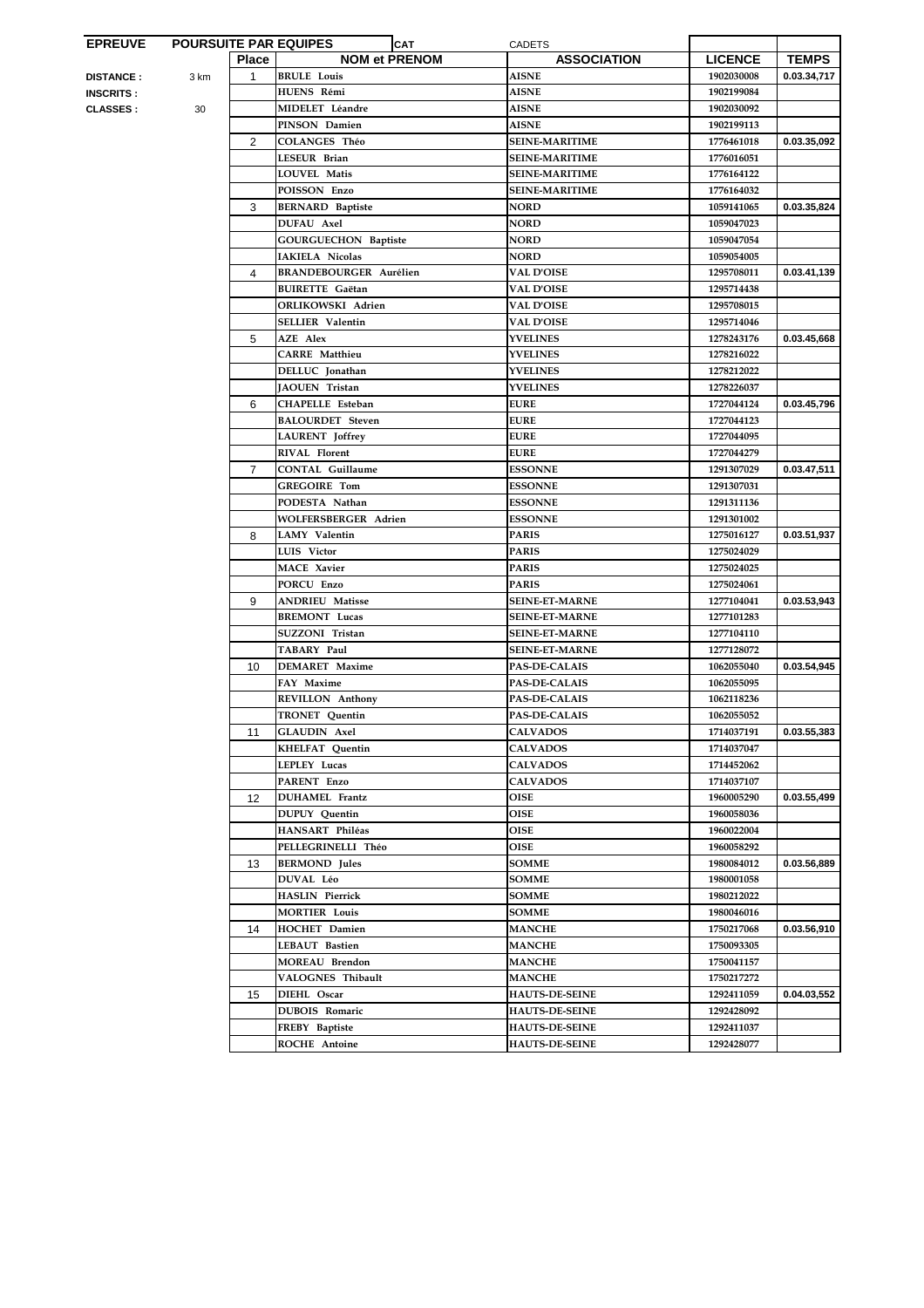| <b>EPREUVE</b>   | <b>SCRATCH</b> |                   | <b>CAT</b>              | <b>CADETS</b>         |                |              |
|------------------|----------------|-------------------|-------------------------|-----------------------|----------------|--------------|
|                  |                | <b>Place</b>      | <b>NOM et PRENOM</b>    | <b>ASSOCIATION</b>    | <b>LICENCE</b> | <b>TEMPS</b> |
| <b>DISTANCE:</b> | 5 km           | 1                 | <b>COSNEFROY Alexis</b> | <b>MANCHE</b>         | 1750217091     |              |
| <b>INSCRITS:</b> |                | $\overline{2}$    | <b>BUIRETTE Gaëtan</b>  | <b>VAL D'OISE</b>     | 1295714438     |              |
| <b>CLASSES:</b>  | 15             | 3                 | HANSART Philéas         | <b>OISE</b>           | 1960022004     |              |
|                  |                | 4                 | <b>HASLIN Pierrick</b>  | <b>SOMME</b>          | 1980212022     |              |
|                  |                | 5                 | <b>LOUVEL Matis</b>     | <b>SEINE-MARITIME</b> | 1776164122     |              |
|                  |                | 6                 | <b>DUFAU</b> Axel       | <b>NORD</b>           | 1059047023     |              |
|                  |                | $\overline{7}$    | <b>BREMONT</b> Lucas    | <b>SEINE-ET-MARNE</b> | 1277101283     |              |
|                  |                | 8                 | MIDELET Léandre         | <b>AISNE</b>          | 1902030092     |              |
|                  |                | 9                 | <b>MAHE</b> Thomas      | <b>ESSONNE</b>        | 1291305191     |              |
|                  |                | 10                | FAY Maxime              | <b>PAS-DE-CALAIS</b>  | 1062055095     |              |
|                  |                | 11                | DELLUC Jonathan         | <b>YVELINES</b>       | 1278212022     |              |
|                  |                | $12 \overline{ }$ | <b>MACE Xavier</b>      | <b>PARIS</b>          | 1275024025     |              |
|                  |                | 13                | <b>SAPIN Paul</b>       | <b>EURE</b>           | 1727044262     |              |
|                  |                | 14                | <b>KHELFAT Quentin</b>  | <b>CALVADOS</b>       | 1714037047     |              |
|                  |                | 15                | <b>DUBOIS Romaric</b>   | <b>HAUTS-DE-SEINE</b> | 1292428092     |              |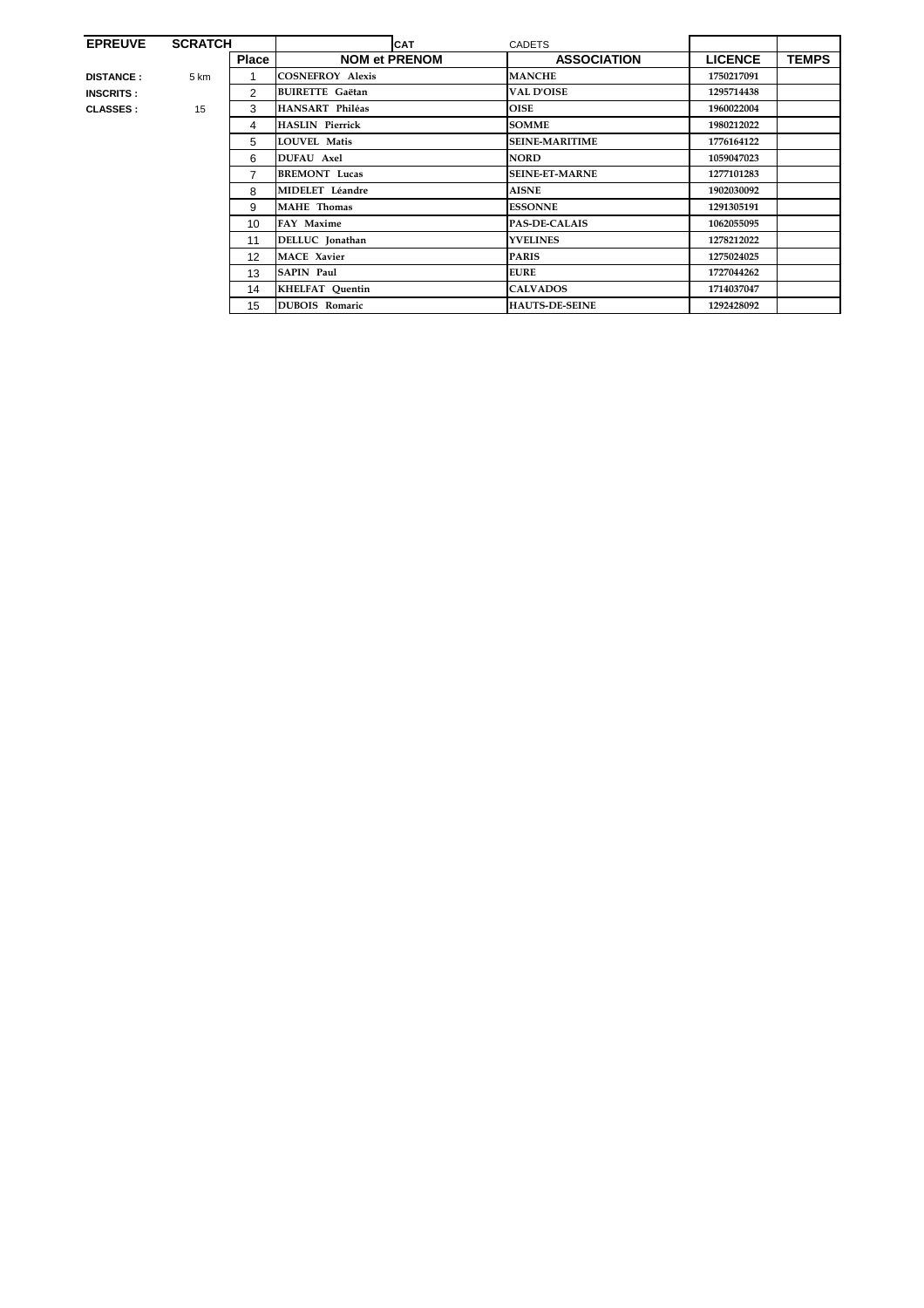| <b>EPREUVE</b>   | <b>VITESSE PAR EQUIPES</b> |                | <b>CAT</b>                    | <b>CADETS</b>         |                |              |
|------------------|----------------------------|----------------|-------------------------------|-----------------------|----------------|--------------|
|                  |                            | <b>Place</b>   | <b>NOM et PRENOM</b>          | <b>ASSOCIATION</b>    | <b>LICENCE</b> | <b>TEMPS</b> |
| <b>DISTANCE:</b> | 750 m                      | $\mathbf{1}$   | <b>BRANDEBOURGER Aurélien</b> | <b>VAL D'OISE</b>     | 1295708011     | 0.00.51,368  |
| <b>INSCRITS:</b> |                            |                | <b>MALBOIS Alexis</b>         | <b>VAL D'OISE</b>     | 1295708057     |              |
| <b>CLASSES :</b> | 30                         |                | ORLIKOWSKI Adrien             | <b>VAL D'OISE</b>     | 1295708015     |              |
|                  |                            | $\overline{2}$ | <b>BRULE Louis</b>            | <b>AISNE</b>          | 1902030008     | 0.00.51,803  |
|                  |                            |                | HUENS Rémi                    | <b>AISNE</b>          | 1902199084     |              |
|                  |                            |                | PINSON Damien                 | <b>AISNE</b>          | 1902199113     |              |
|                  |                            | 3              | <b>COLANGES Théo</b>          | <b>SEINE-MARITIME</b> | 1776461018     | 0.00.52,286  |
|                  |                            |                | <b>LEROYER Corentin</b>       | <b>SEINE-MARITIME</b> | 1776023018     |              |
|                  |                            |                | LESEUR Brian                  | <b>SEINE-MARITIME</b> | 1776016051     |              |
|                  |                            | 4              | <b>BERNARD Baptiste</b>       | <b>NORD</b>           | 1059141065     | 0.00.52,975  |
|                  |                            |                | <b>DELMEULE Thibaut</b>       | <b>NORD</b>           | 1059047031     |              |
|                  |                            |                | IAKIELA Nicolas               | <b>NORD</b>           | 1059054005     |              |
|                  |                            | 5              | <b>BERMOND</b> Jules          | <b>SOMME</b>          | 1980084012     | 0.00.53,366  |
|                  |                            |                | <b>DUVAL Léo</b>              | <b>SOMME</b>          | 1980001058     |              |
|                  |                            |                | <b>HASLIN Pierrick</b>        | <b>SOMME</b>          | 1980212022     |              |
|                  |                            | 6              | <b>LAURENT</b> Joffrey        | <b>EURE</b>           | 1727044095     | 0.00.53,799  |
|                  |                            |                | <b>RIVAL Florent</b>          | <b>EURE</b>           | 1727044279     |              |
|                  |                            |                | SAPIN Paul                    | <b>EURE</b>           | 1727044262     |              |
|                  |                            | $\overline{7}$ | <b>AZE</b> Alex               | <b>YVELINES</b>       | 1278243176     | 0.00.54,306  |
|                  |                            |                | <b>CARO</b> Nicolas           | <b>YVELINES</b>       | 1278243026     |              |
|                  |                            |                | <b>CARRE</b> Matthieu         | <b>YVELINES</b>       | 1278216022     |              |
|                  |                            | 8              | <b>GREGOIRE Tom</b>           | <b>ESSONNE</b>        | 1291307031     | 0.00.54,944  |
|                  |                            |                | MAHE Thomas                   | <b>ESSONNE</b>        | 1291305191     |              |
|                  |                            |                | PODESTA Nathan                | <b>ESSONNE</b>        | 1291311136     |              |
|                  |                            | 9              | <b>GLAUDIN Axel</b>           | <b>CALVADOS</b>       | 1714037191     | 0.00.56,071  |
|                  |                            |                | <b>KHELFAT Quentin</b>        | <b>CALVADOS</b>       | 1714037047     |              |
|                  |                            |                | LEPLEY Lucas                  | <b>CALVADOS</b>       | 1714452062     |              |
|                  |                            | 10             | <b>BOILLET</b> Clément        | <b>PARIS</b>          | 1275016007     | 0.00.56,242  |
|                  |                            |                | LAMY Valentin                 | <b>PARIS</b>          | 1275016127     |              |
|                  |                            |                | PORCU Enzo                    | <b>PARIS</b>          | 1275024061     |              |
|                  |                            | 11             | <b>DEMARET</b> Maxime         | <b>PAS-DE-CALAIS</b>  | 1062055040     | 0.00.56,255  |
|                  |                            |                | <b>REVILLON</b> Anthony       | <b>PAS-DE-CALAIS</b>  | 1062118236     |              |
|                  |                            |                | <b>TRONET</b> Quentin         | <b>PAS-DE-CALAIS</b>  | 1062055052     |              |
|                  |                            | 12             | DIEHL Oscar                   | <b>HAUTS-DE-SEINE</b> | 1292411059     | 0.00.56,640  |
|                  |                            |                | FREBY Baptiste                | <b>HAUTS-DE-SEINE</b> | 1292411037     |              |
|                  |                            |                | RIOBE Lucas                   | <b>HAUTS-DE-SEINE</b> | 1292411233     |              |
|                  |                            | 13             | <b>HOCHET</b> Damien          | <b>MANCHE</b>         | 1750217068     | 0.00.56.743  |
|                  |                            |                | <b>MOREAU Brendon</b>         | <b>MANCHE</b>         | 1750041157     |              |
|                  |                            |                | VALOGNES Thibault             | <b>MANCHE</b>         | 1750217272     |              |
|                  |                            | 14             | <b>ANDRIEU Matisse</b>        | <b>SEINE-ET-MARNE</b> | 1277104041     | 0.00.57,358  |
|                  |                            |                | DEMARCQ Nathan                | <b>SEINE-ET-MARNE</b> | 1277128065     |              |
|                  |                            |                | TABARY Paul                   | <b>SEINE-ET-MARNE</b> | 1277128072     |              |
|                  |                            | 15             | DAYDE Léa                     | <b>OISE</b>           | 1960009039     | 0.00.58,137  |
|                  |                            |                | <b>DUHAMEL</b> Frantz         | <b>OISE</b>           | 1960005290     |              |
|                  |                            |                | <b>DUPUY</b> Quentin          | <b>OISE</b>           | 1960058036     |              |